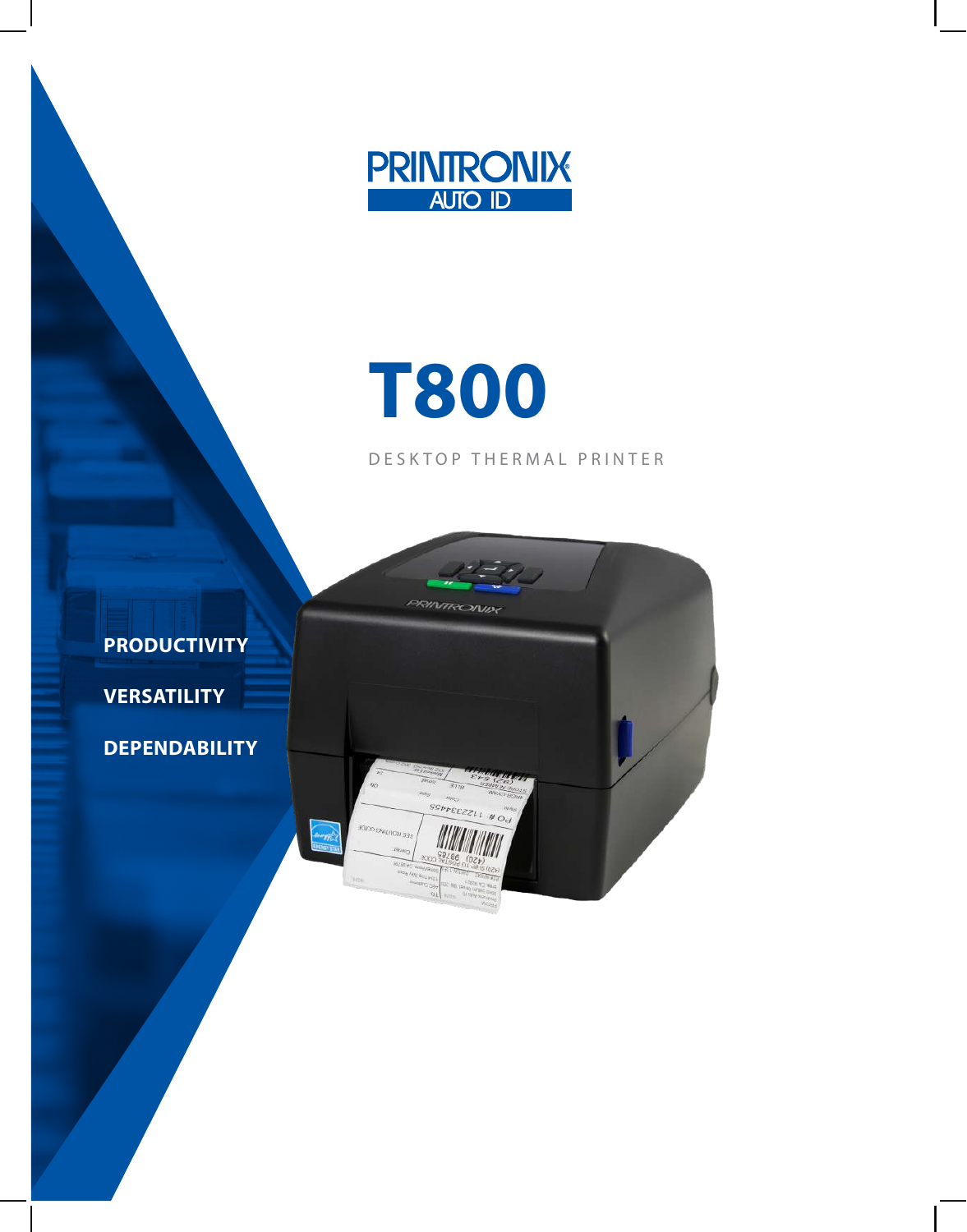



# **Industrial Printer Features in a Desktop Printer**

The T800 is a high-performance, thermal desktop printer with enterpriselevel productivity, dependable performance and a selection of versatile highend features such as RFID, WiFi and advanced security protocols. The T800 is Printronix's first desktop printer to incorporate its renowned Printronix System Architecture (PSA) and includes a full suite of labor-saving features and printer management tools for easy day-to-day operations.



#### **ENTERPRISE-LEVEL PRODUCTIVITY**

- Fast print speed of 8 ips
- High-performance ARM A7 processor for fast time-to-firstprint and label throughput
- Large 300-meter ribbon for fewer roll changes
- Can easily print over 1,000 labels per day
- Easy to operate



#### **VERSATILE FEATURES**

- Optional RFID capability with adjustable antenna and auto calibration
- Extensive connectivity options: Std: Ethernet, USB host, USB device, RS232
- Optional: WiFi 802.11 a/b/g/n/ac, Bluetooth 4.2
- Compatible with PrintNet Enterprise printer management tool
- Enterprise-level encryption and security protocols
- Ten printer emulations for seamless installations



#### **DEPENDABLE PERFORMANCE**

- Solid double-wall clamshell construction
- Wide operating temperature range of 5° C to 40° C
- High MTBF of 8,000 hours
- Built on the proven Printronix System Architecture (PSA) platform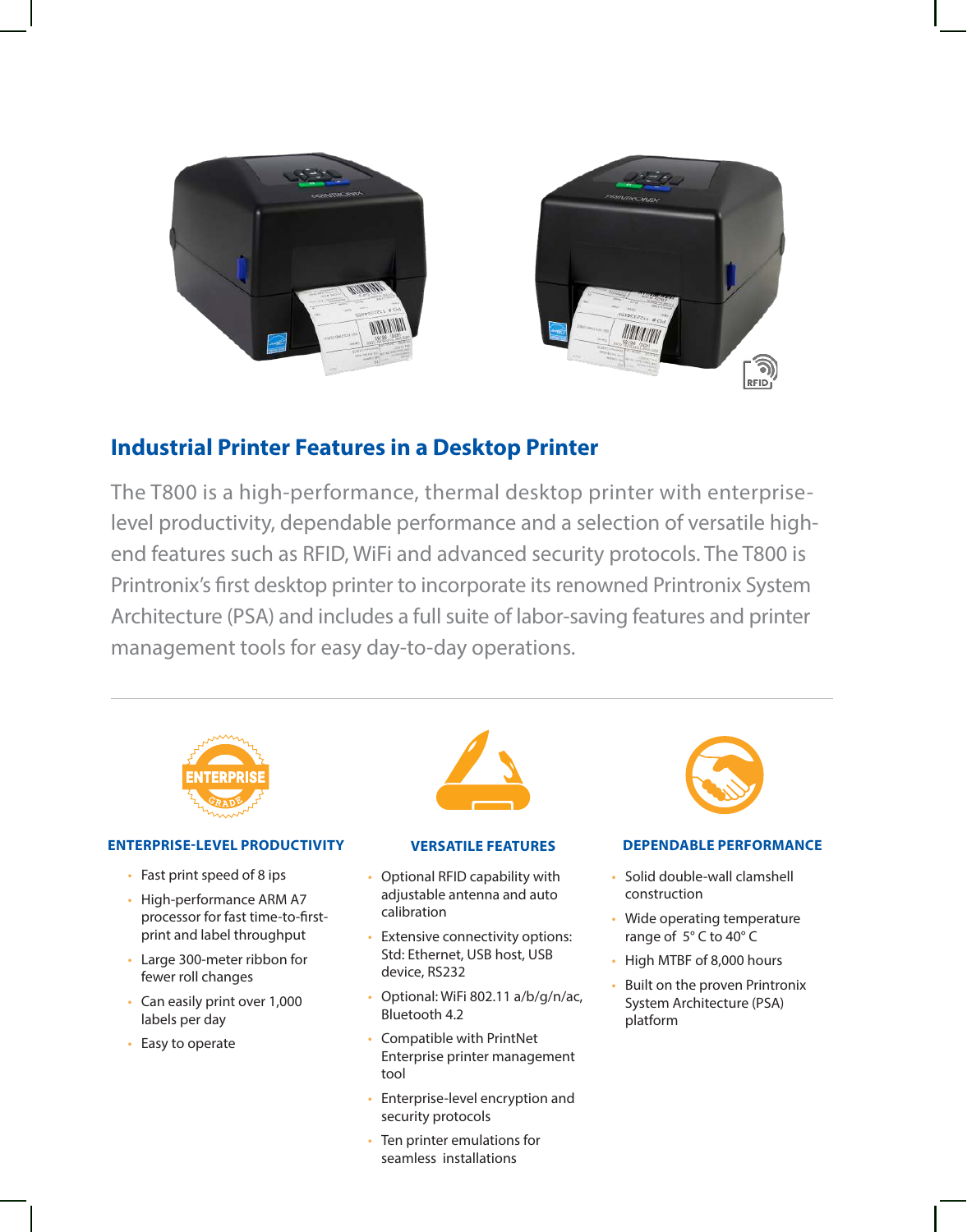#### **TRACKING IN REAL TIME WITH RFID**



The T800 with optional UHF RFID was designed to meet the growing demand for encoding and printing RFID labels at an affordable price. Retail, manufacturing, and healthcare are just a few of the industries that use RFID to track products throughout the supply chain, take inventory in real-time or locate equipment within the enterprise.

 The T800 makes printer setup for encoding and printing of RFID labels fast and easy. Not only can it support labels down to .625 inches in length, but the antenna can be adjusted for non-standard inlay positions. Further, the RFID label calibration function automatically sets the optimal label encoding position within the printer.



### **WHAT DOES ENTERPRISE-LEVEL PRODUCTIVITY MEAN?**

- The printer includes the tools to install, configure and troubleshoot multiple printers at once
- Printers are fast and reliable for maximum productivity
- The time required to perform day-to-day tasks has been minimized
- Includes multiple connectivity options and advanced security protocols



T800 is the first Printronix desktop thermal printer built on the PSA platform. In the past, PSA has been limited to our high-end industrial printers.

PSA is an intelligent design platform that combines advanced features with a common set of building blocks to simplify printer installation, operation, and improve productivity. Partners familiar with one Printronix printer can easily work with any of our printers**.** 

|                                                                                 | <b>ENTERPRISE PRODUCTIVITY</b>                                                 |                                                                                       |
|---------------------------------------------------------------------------------|--------------------------------------------------------------------------------|---------------------------------------------------------------------------------------|
| <b>EASE OF INSTALLATION</b>                                                     | <b>EASE OF MAINTENANCE</b>                                                     | <b>RELIABLE LABEL PRODUCTION</b>                                                      |
| Drop-in installation with minimal<br><b>参PSA</b><br>setup & multiple emulations | Remotely troubleshoot & monitor<br><b>●PSA</b><br>printer status               | Easy to use large color LCD display<br>with intuitive icon-driven menu<br><b>参PSA</b> |
| Easy to configure control panel<br><b>SALES</b><br>or with interactive webpage  | Push firmware & re-configure<br>printers in batches<br><b>SALES</b>            | Fast print speed and time-to-first-<br>print                                          |
| Full suite of connectivity options<br>& security protocols                      | Easy printer swap with quick<br><b>SAR PSA</b><br>change memory card (QCMC)    | More uptime with easy load media<br>and large ribbon rolls                            |
|                                                                                 | Commonality of operation<br><b>129 健</b><br>between all Printronix<br>printers | Dependable production up to<br>1,000 labels per day                                   |

printronixautoid.com